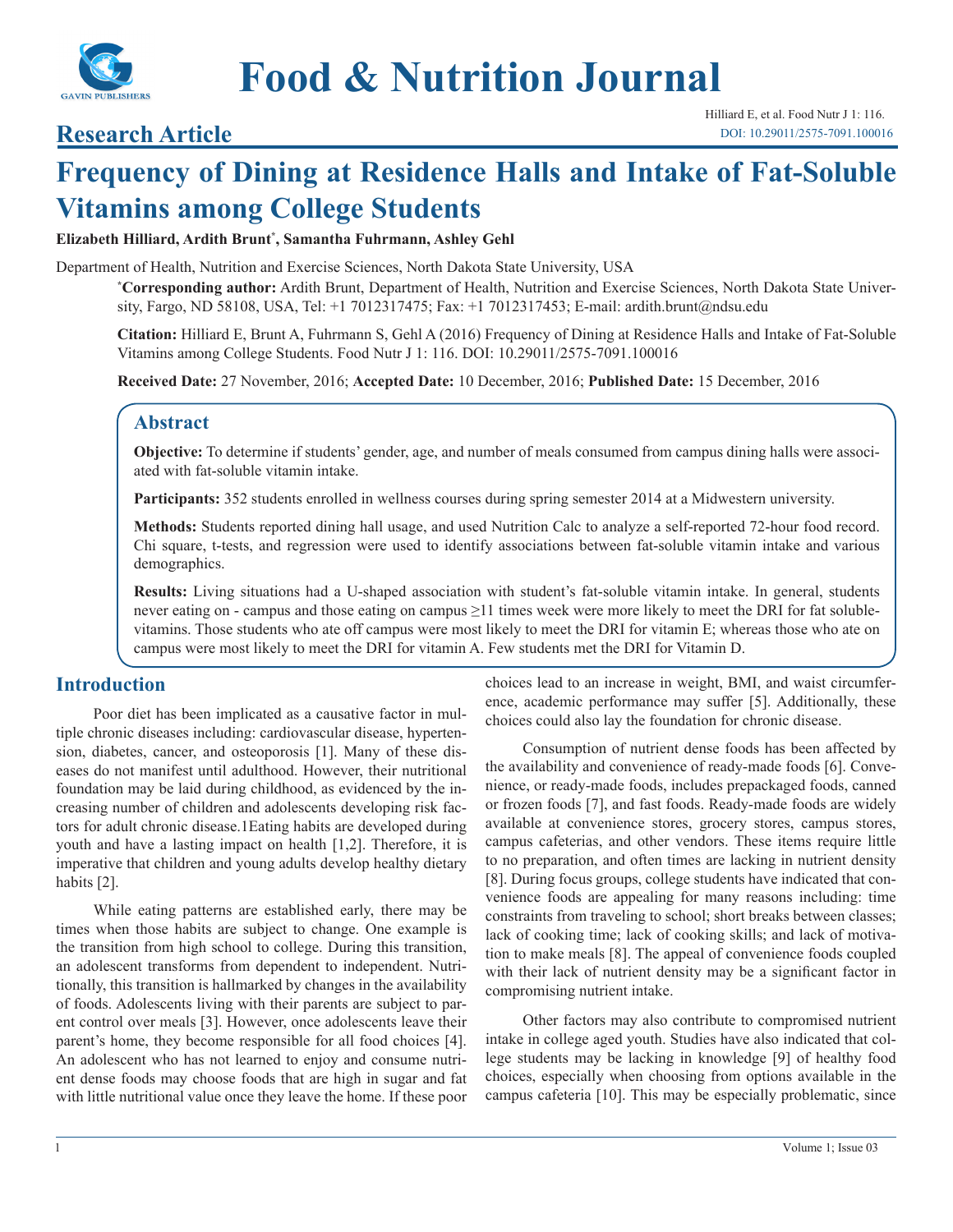most students living in residence halls either opt to or are required to participate in meal plans provided by the university [3]. Campus dining halls are designed as all- you-can-eat buffets [3], and provide many options in order to satisfy all students [9]. Additionally, buffets are a cost effective way to provide the variety desired by student patrons [3]. Nutrient dense food choices are included in the buffet options; however, students tend to select and prefer foods higher in sugars and fats [4,9,11].

In addition to a large variety of foods, campus-dining halls also offer many types of dining plans. These include: "block meals" which limit students to a set number of meals per week (DCF 1-10); and unlimited plans that allow students to eat as many meals per week as they choose (DCF  $\geq$  11). As students may perceive the dining plan to be costly, they could attempt to get their "money's worth" when eating at the dining halls and consume more food than usual [9].

In studies where students were asked how the campus dining environment could be improved, suggestions included: decreasing the amount of unhealthy foods available, and promoting healthier options [9]. College students have also suggested including inexpensive produce around campus while simultaneously increasing the cost of unhealthy foods [12].

Living situations may also impact college students' eating behaviors, although the exact relationship is not clear [9]. Students who live off campus may choose to eat from convenience stores, skip meals, and purchase fast food items even though they could cook their own meals [3]. Typically convenience and fast foods are higher fat, and are not nutrient dense.

Surprisingly, given the risk for poor choices in college students, relatively few studies have examined nutrient intake in this population, especially regarding fat-soluble vitamins. Some studies have assessed overall dietary intake [3,4], other studies have assessed intake of individual nutrients, specifically fat-soluble vitamin (A, D, E and K) consumption among college students. In these studies, dietary intake is typically assessed using food frequency questionnaires [8,10,13,14] and multiple 24-hour food recalls [15,16]. However, no studies utilizing a three-day food record were identified. Additionally no studies were identified that compare fat-soluble vitamin intake in college students to the DRI for these vitamins.

Fat-soluble vitamins are essential to the body and involved in preventing chronic diseases including multiple sclerosis [17], osteoporosis [18], some cancers, and autoimmune diseases [2]. Adequate consumption of fat-soluble vitamins throughout a lifetime can decrease the likelihood of these chronic diseases and promote longevity [19]. Several studies have evaluated children and adult's dietary intake but college students are typically overlooked [20].

The purpose of this study was to investigate adequacy off

at-soluble vitamin intake in college students compared to age and gender specific DRI's. Participation in campus dining plans was also assessed to determine any associations with fat-soluble vitamin intake in college students.

### **Methods**

This research was approved by the Institutional Review Board for the Protection of Human Participants in Research at North Dakota State University. A cross-sectional design was utilized to assess 352 traditional college students (ages 18-30 years). Students were recruited from general education wellness courses in the spring of 2014. Researchers attended each class section to demonstrate accurate methods for measuring or estimating food portions. Researchers provided visuals for sizes of teaspoons, tablespoons, cups, and ounces through comparisons to common household items. After the demonstration, students were given an informed consent. The researchers explained the study and students were given the option to participate by signed the informed consent. Only students 18 years and older were included. Students were not offered any incentives for participation.

Data for the study was collected from a student completed 72-hour food record (three consecutive days, two weekdays and one weekend day). This record was completed as part of an assignment required for the course. Students were asked to choose days where food intake reflected their typical diet. Each student entered his or her age, height, weight, level of physical activity and daily food intake into Nutrition Calc (version 2010, McGraw-Hill Global Education Holding, LLC). Nutrition Calc has a database including over 27,000 foods from ESHA Food Processor (Oregon, Version 2014). ESHA developed and owns the rights to Nutrition Calc, claiming it is a reliable and valid tool for data analysis. Nutrition Calc calculates daily intake for a variety of macro -and micro - nutrients and also reports the DRI for these nutrients based age, body size and physical activity. The results are presented in a bar graph report. For the data used in this study; the bar graph report was used to determine students' actual caloric intake; fat intake (g); and intake of vitamin A (mcg), vitamin D (mcg), and vitamin  $E$  (mg).

Students also reported frequency of meals consumed at campus dining halls. Dining hall use was categorized into three groups representative of the different meal plans on campus: never eat on campus (indicative of no meal plan); eat on campus 1-10 times a week (indicative of a block meal plan providing 2 meals a day at the dining center); and eat on campus  $\geq 11$  times a week (indicative of an unlimited meal plan).

Descriptive statistics were used to identify age and gender characteristics of the group; assess recommended and mean calorie intake, mean fat intake in grams, percent of calories from fat, mean Vitamin A, D, and E intake; and frequency of dining hall use.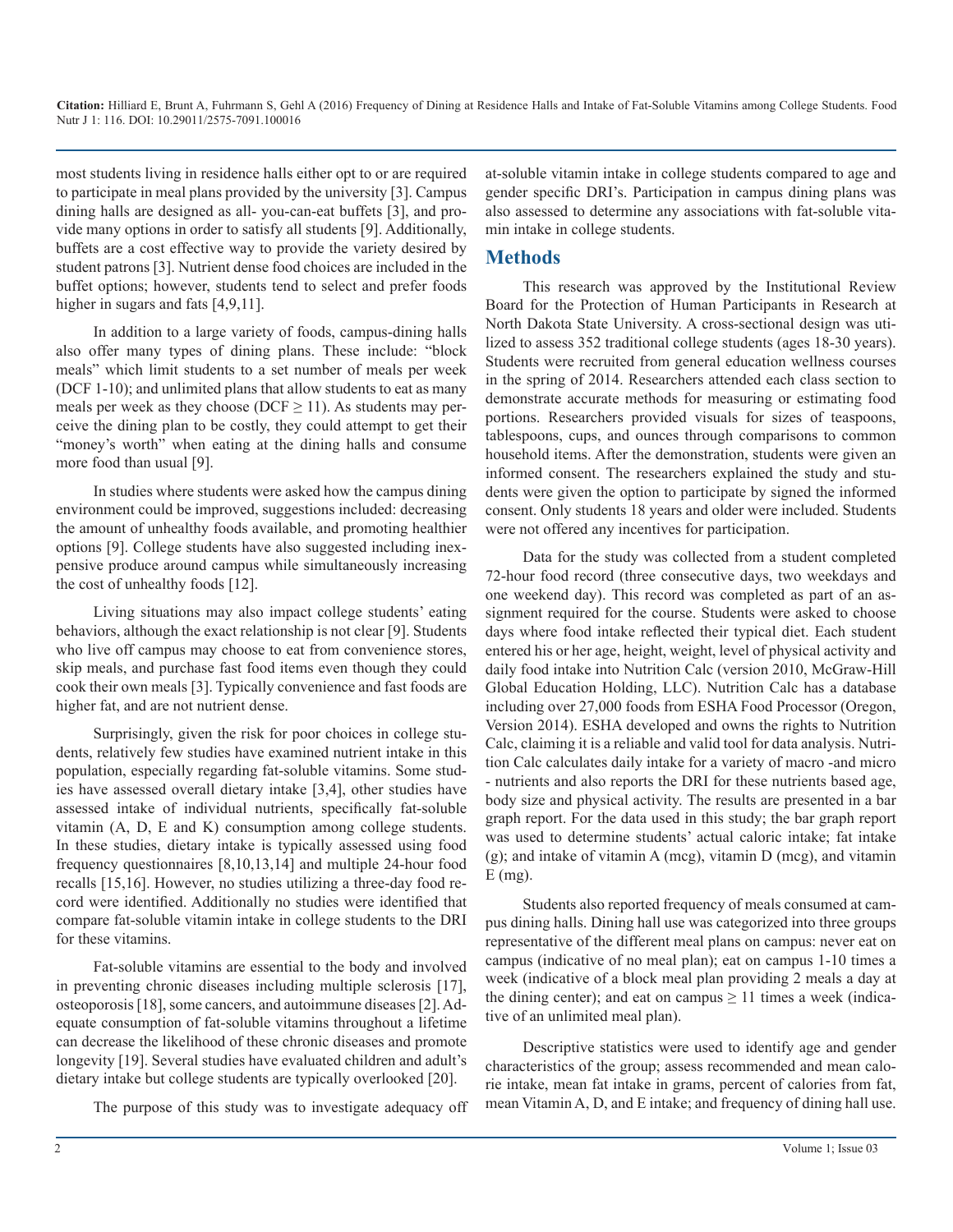For the purposes of this study, meeting caloric needs was defined as consuming >95% of the calories recommended for age, gender, and body size.

Data analysis was conducted using Mini Tab 17 Statistical Software (State College, PA, 2011). Statistical significance for all tests was set at p<0.05.T-tests were used to test for differences in intake between gender groups. Chi-square tests were used to assess whether categories of dining hall usage were associated with fat-soluble vitamin intake. In this situation Fishers Exact Test was conducted using the statistical program, R (version 2.15.1, Vienna, Austria, 2012). Univariate regression was used to determine if number of meals in the dining hall was predictive of fat-soluble vitamin intake.

#### **Results**

Demographics and nutrient intake of the participants are shown in Table1. Of the 352 respondents, 212 were male (60.2%) and 140 were female (39.8%). Mean age of participants was  $19.3 \pm$ 1.6 years. Male students were slightly older than female students. The mean number of times per week students ate in the dining centers was  $9 \pm 8.7$  with no difference in usage between male and female students.

dinner at White House [10]. The popularity of this typical Puglia's vegetable is probably due both to its aromatic taste and content of glucosinolates, well-known as important healthy compounds.

| <b>Characteristic</b>                     | <b>Total</b><br>$N = 352$ | Men<br>$N = 212(60.3\%)$ | Women<br>$N = 140(39.7%)$ | t-Test | p-value |
|-------------------------------------------|---------------------------|--------------------------|---------------------------|--------|---------|
| Age (years)                               | $19.3 \pm 1.6$            | $19.5 \pm 1.9$           | $18.9 \pm 1.0$            | 10.3   | 0.001   |
| Frequency of Dining<br>at Residence Halls | $9 \pm 8.7$               | $9.0 \pm 8.1$            | $9.0 \pm 9.1$             | 0.004  | 0.95    |
| Recommended<br>Calories                   | $2829 \pm 858$            | $3316 \pm 662$           | $2092 \pm 525$            | 335.9  | < 0.001 |
| <b>Actual Calories</b>                    | $1996 \pm 778$            | $2306 \pm 794$           | $1526 \pm 451$            | 111.3  | < 0.001 |
| Fat $(g)^1$                               | $70 \pm 33.4$             | $82.7 \pm 35$            | $50.4 \pm 18.8$           | 97.4   | < 0.001 |
| % calories from Fat                       | $31.3 \pm 6.8$            | $32.2 \pm 7.1$           | $29.8 \pm 6.0$            | 10.2   | 0.001   |
| Vitamin A $(mcg)^2$                       | $550 \pm 492$             | $602 \pm 539$            | $471 \pm 400$             | 6.1    | 0.01    |
| Vitamin D (mcg)                           | $4.4 \pm 4.5$             | $5.1 \pm 5.0$            | $3.2 \pm 3.2$             | 15.2   | < 0.001 |
| Vitamin E (mcg)                           | $5.2 \pm 6.2$             | $5.3 \pm 5.8$            | $5.1 \pm 6.8$             | 0.1    | 0.76    |

 $g = \text{grams}$ 

 $2$ mcg = micrograms

**Table 1:** Demographic, Mean Weekly Dining Frequency, and Consumption of Calories and Fat-Soluble Vitamins among College Students.

The mean recommended calorie intake was  $2829 \pm 858$ . Male students had a higher recommended calorie intake than female students  $(3316 \pm 662 \text{ vs. } 2092 \pm 525, \text{ p} < 0.001)$ . The mean actual intake of calories was  $1996 \pm 778$ , approximately 1000 calories less than the recommended mean intake for both male and female. Male students had a mean intake of  $2306 \pm 794$  calories compared to  $1526 \pm 451$  calories consumed by female students (p < 0.001). Percent of calories from fat were within the Acceptable Macronutrient Distribution Range of 20-35%with male students consuming a larger percentage of calories from fat than female students ( $p = 0.001$ ).

Fat-soluble vitamin intake varied between genders. Overall, 21.3% of the students met the DRI for vitamin A with mean intake of  $550 \pm 492$  mcg. Vitamin A intake in male students was 602  $\pm$  539 mcg (66.9% of the DRI) and was higher than that of female students who consumed  $471 \pm 400$  mcg (67.3% of the DRI) (p=0.01). While actual intake in male students was higher than that of female students, female students met a higher percentage of the DRI for Vitamin A.

The mean consumption of Vitamin D among all participants was  $4.4 \pm 4.5$  mcg per day (29.3% of the DRI). Only 3% of all students met the DRI for vitamin D. Male students consumed more vitamin D (5.1  $\pm$  5.0 mcg per day) than female students (3.2  $\pm$  3.2 mcg per day) ( $p<0.001$ ).

Mean daily intake of Vitamin E was  $5.2 \pm 6.2$  mcg (34.7%) of the DRI) with 7% of all students meeting the DRI. Intakes between male and female students were relatively similar at  $5.3 \pm 5.8$ mcg per day and  $5.1 \pm 6.8$  mcg per day respectively (NS).

Table 2 shows frequency of dining hall usage by age and gender, and nutrient intake by frequency of dining hall usage. Approximately one-third, 34.7%, of the students (n=122) reported never eating on campus, while 22.4% (n=79) ate on campus up to 10 times a week, and 43% (n=151) ate on campus  $\geq$  11 times per week. Age differences were of significance with 85% of those who were 19 years or older indicating they did not eat in dining halls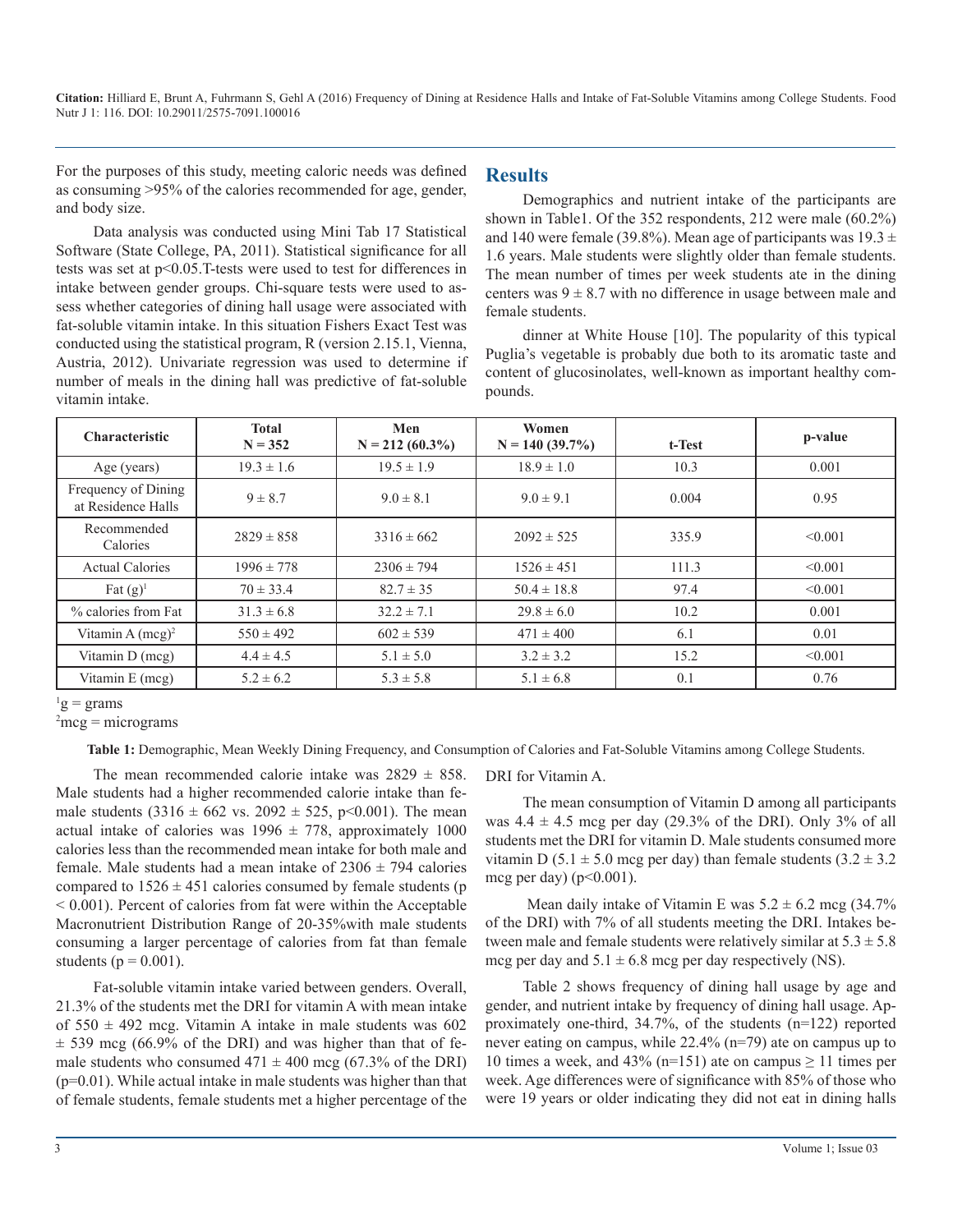$(p<0.001)$ .

Calorie intake did not vary significantly between the various dining hall usage categories  $(p=0.14)$ , and did not show a linear trend. Those who never ate at the dining halls consumed an average of  $1963 \pm 697$  calories per day. Those who ate at the dining hall 1-10 times a week consumed the fewest calories  $(1879 \pm 708)$ and, finally, those who ate at the dining hall  $\geq 11$  times a week had the highest calorie intake ( $2083 \pm 866$ ). As with calorie intake, no

significant relationship was seen between dining hall usage categories and percent of calories from fat ( $p= 0.19$ ). The mean percent of calories from fat for each category of dining hall frequency was  $31.2\% \pm 7.0\%$ ,  $32.4\% \pm 7.0\%$ , and  $30.6\% \pm 6.4\%$  (0 times, 1-10 times and  $\geq$ 11 times,)respectively. It is important to note that these percentages were within the Acceptable Macronutrient Distribution Ranges for percent of calories from fat.

| Weekly Frequency of Dining in                | $\overline{0}$ | $1 - 10$       | $\geq$ 11      | p value |
|----------------------------------------------|----------------|----------------|----------------|---------|
| Residence Halls                              | $(n=122)$      | $(n=79)$       | $(n=151)$      |         |
| Gender                                       |                |                |                | 0.72    |
| Male                                         | $77(63.1\%)$   | $46(58.2\%)$   | 89 (58.9%)     |         |
| Female                                       | 45 (36.9%)     | 33 (41.5%)     | $62(41.1\%)$   |         |
| Age                                          |                |                |                | < 0.001 |
| 18                                           | $18(14.8\%)$   | $28(35.4\%)$   | 60(39.7%)      |         |
| $19+$                                        | $104(85.2\%)$  | 51 $(64.6\%)$  | $91(60.3\%)$   |         |
| Caloric Intake                               | $1963 \pm 697$ | $1879 \pm 708$ | $2083 \pm 866$ | 0.14    |
| $\%$ Calories from fat (20-35%)              | $31.2 \pm 7.0$ | $32.4 \pm 7.0$ | $30.6 \pm 6.4$ | 0.19    |
| Vitamin A                                    | $553 \pm 430$  | $479 \pm 488$  | $585 \pm 538$  | 0.30    |
| $(F = 700 \text{ mcg}, M = 900 \text{ mcg})$ |                |                |                |         |
| Vitamin D $(15 \text{ mcg})$                 | $4.8 \pm 4.4$  | $3.4 \pm 4.1$  | $4.5 \pm 4.7$  | 0.11    |
| Vitamin E $(15 \text{ mg})$                  | $6.5 \pm 8.2$  | $3.9 \pm 7.8$  | $4.9 \pm 5.1$  | 0.01    |

**Table 2:** Relationship of Dining in Residence Halls and Gender, Age, Caloric, Percent of Calories from Fat and Fat-Soluble Vitamins among College Students.

Mean intake for vitamin A and D was not significantly related to dining hall usage categories (p=0.30). However, mean intake of both vitamin A and D was lowest in students who ate at the dining hall 1-10 times per week. Additionally, mean intake of A and D was not sufficient to meet 70% of the DRI for these nutrients. Mean intake of vitamin E differed significantly between the categories of dining hall usage; however, again, this was not a linear trend. Those who did not eat at the dining hall had the highest mean intake at  $6.5 \pm 8.2$  mg; whereas those who at the dining hall 1-10 times had the lowest intake at  $3.4 \pm 4.1$  mg (p = 0.01). It should be noted, that none of these average intake levels meet the DRI of 12 mg/day.

Table 3 shows the percent of students meeting the intake recommendations for calorie, fat, and fat-soluble vitamins in comparison with DCF. In students with a DCF of 0, 83 students (61.0% male; 80% female) met the Acceptable Macronutrient Distribution Range (AMDR) for total calories from fat (20-35%); however, only 5 male (6.5%) and 1 female (2.2%) students met recommendations for calories. Furthermore, 23 students (37.3%) met the DRI for vitamin A; 3 male students (3.9%) met the DRI for vitamin D; and 9

In Table 3, of the students who obtained a DCF of 1-10, only 3 male (6.5%) and 2 female (6%) students met AMDR calorie recommendations. Also, 12 students met the DRI for vitamin A, 2 students met the DRI for vitamin D, and 3 students met the DRI for vitamin E. Nevertheless, a total of 22 male (47.8%) and 23 female (69.7%) students met the AMDR recommendations, 20-35%, calories from fat. O the students who obtained a DCF of  $\geq 11$ , 13 students (8.6%) met AMRD calorie recommendations. An additional 37 students (25%) met the DRI for vitamin A, 6 students (4%) met the DRI for vitamin D, and 9 students (6%) met the DRI for vitamin E. Also, 58 male students (65.2%) and 48 female students (77.7%) met AMDR calorie from fat recommendations. Therefore, in the context of this study, students who obtained a DCF of  $\geq 11$ were more likely to meet the calorie from fat recommendations  $(20-35\%)$ .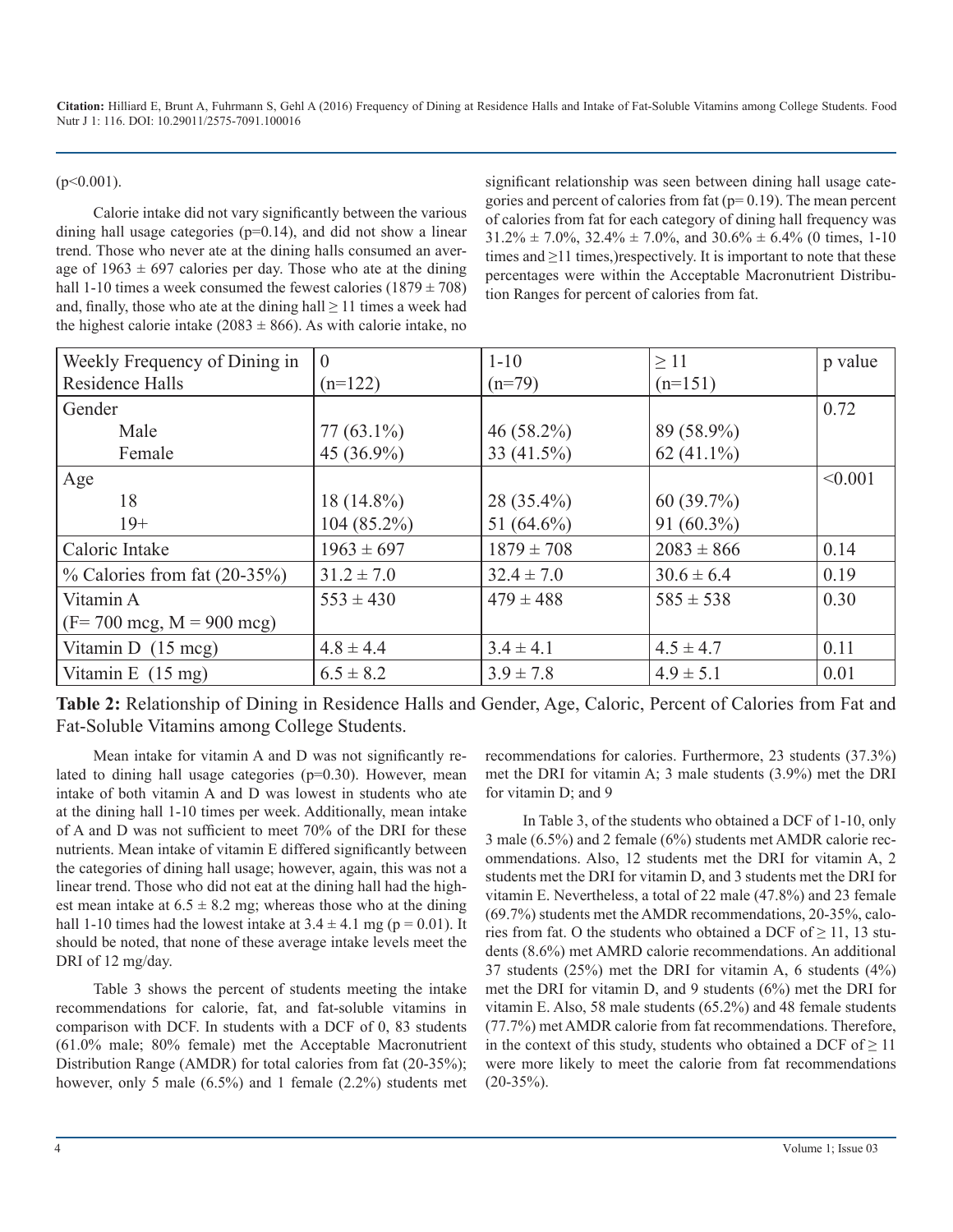| <b>Nutrient</b>                                           | 0 times $(n=122)$       |             | 1-10 times $(n=79)$ |              | $\geq$ 11 times (151) |              |
|-----------------------------------------------------------|-------------------------|-------------|---------------------|--------------|-----------------------|--------------|
|                                                           | $M(n=77)$               | $F(n=45)$   | $M(n=46)$           | $F(n=33)$    | $M(n=89)$             | $F(n=62)$    |
| Caloric Intake                                            | $5(6.5\%)$ <sup>1</sup> | $(2.2\%)$   | $3(6.5\%)$          | $2(6.0\%)$   | $5(5.6\%)$            | $8(12.9\%)$  |
| $\%$ Calories from fat (20-35%)                           | $47(61.0\%)$            | $36(80\%)$  | $22(47.8\%)$        | $23(69.7\%)$ | 58 (65.2%)            | 48 (77.4%)   |
| Vitamin A<br>$(F = 700 \text{ mcg}, M = 900 \text{ mcg})$ | $15(19.5\%)$            | $8(17.8\%)$ | $5(1.1\%)$          | $7(21.2\%)$  | $21(23.6\%)$          | $16(25.8\%)$ |
| Vitamin D (15 mcg)                                        | $3(3.9\%)$              | $0(0.0\%)$  | $1(2.3\%)$          | $1(3.0\%)$   | $6(6.7\%)$            | $0(0.0\%)$   |
| Vitamin E $(15 \text{ mg})$                               | 9(11.7%)                | $4(8.9\%)$  | $2(4.3\%)$          | $1(3.0\%)$   | $5(5.6\%)$            | $4(6.5\%)$   |

#### 1 Percent represents percent of gender meeting DRI

**Table 3:** Number and Percent of Participants Who Met Recommended Intake of Calories, Percent Calories from Fat and Fat Soluble Vitamins In Relation To Dining Categories.

Dining on campus is thought to have a positive effect on the intake of fat-soluble vitamins; however, this does not seem to be the case. As seen in Figure 1, 24% of those who ate on campus  $\geq$ 11 times a week met the DRI for vitamin A. Of those who never ate on campus, 18% met DRI for vitamin A. However, those who ate on campus 1-10 times a week were least likely to meet the DRI with only 15% of those students achieving the recommended intake ( $p = 0.22$ ).



**Figure 1:** DRI of Vitamin A being Met According to Dining Frequency.

Univariate regression of number of meals consumed in the dining hall and fat-soluble vitamin intake showed no significant relationship for vitamin A or D (Figures 2 and 3). However, univariate regression for dining hall usage and vitamin E (Figure 4) showed a significant negative association (p=0.01).



**Figure 2:** The Percentage of DRI for Vitamin A with Dining Frequency  $(p = 0.93)$ .







**Figure 4:** The Percentage of DRI for Vitamin E with Dining Frequency  $(p = 0.01)$ .

#### **Comment**

Based on the results from this study, it appears that students, regardless of where they eat, are not meeting the recommendations for energy intake. Interestingly obesity rates in 2014 for 18-25 year olds in the U.S. ranged from 10.3% in Washington, D.C. to 23.9% in Arkansas [21]. In 2014, the rate of obesity in 18-25 year olds for the state in which this study was conducted was 18% [21]. The results of this study indicating that average student's calorie intake was approximately 1000 calories less than the RDA do not seem to support the 2014 obesity rates for 18-25 year olds in this state or in the U.S. This contradiction could have resulted from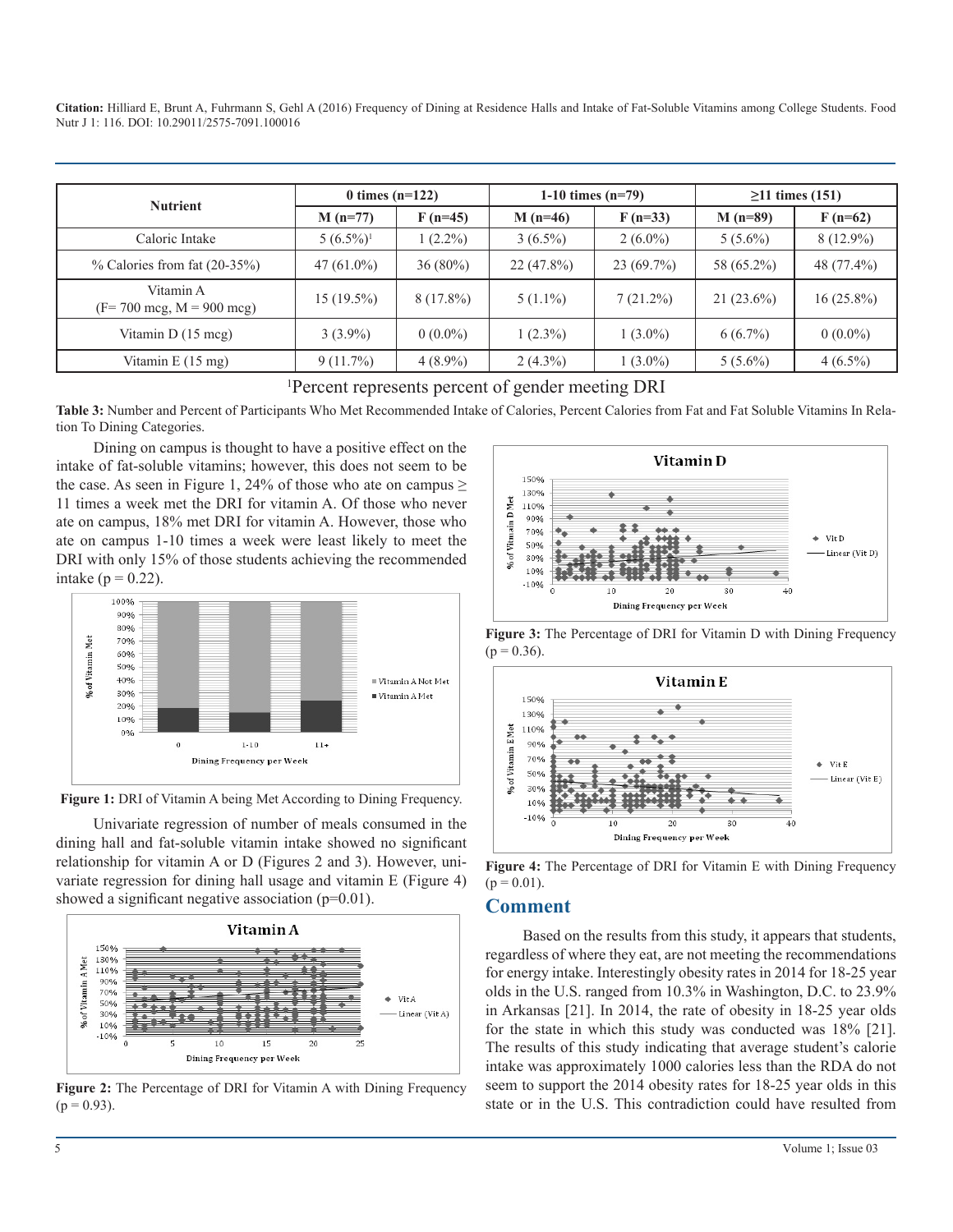several factors. Recall bias and misreporting of intake by the study participants could have been a factor. Additionally, students could have made errors in entering their actual intake into the analysis software. Another explanation could be that this particular group of 18-25 year olds does actually consume fewer calories than the 18-25 year old population at large. College students may not have the finances for excess food beyond what they are provided on a meal plan in the dining center. College students also may not spend much time on eating if they have to balance a full class schedule with working and other activities. Finally, it could also be that the DRI may overestimate the needs of this age group. A college student who has a full class schedule may spend a significant amount of time sitting in lecture halls and studying. These activities may not be as calorically expensive as the DRI's would estimate.

Students are making food choices containing a significant proportion of calories from fat; however, nutrient density appears to be lacking. A diet lacking in nutrient density could be a cause of inadequate fat-soluble vitamin intake in this study. Previous research suggests that living situation is associated with whether students meet the DRI for fat-soluble vitamins [3]; however the findings of this study are not congruent with that. The majority of students in all 3 dining categories were unable to meet the DRI for the 3 fat-soluble vitamins assessed.

Campus dining halls offer students a variety meal plans and dining options. Buffets are typically available and students gravitate to the higher fat foods [3,4,9,11]. This study supports research indicating that students choose higher fat foods as 100 students (28%) consumed more than 35% of calories from fat. Additionally, despite a low calorie intake, most students were still able to meet the AMDR for fat.

Living situations also have a strong influence on eating behavior. Research suggests that students who live off campus consume less nutrient dense foods than those who live on campus [9]. While this study did support this finding, it also showed that students eating on campus choose less nutrient dense foods. The majority of the students did not meet any of the DRIs for fat-soluble vitamins regardless of where they ate.

Vitamin D was least likely to be met among all fat-soluble vitamins examined. This could indicate a lack of food choices fortified with vitamin D (milk, orange juice, yogurt, etc.) This is alarming because students attending college are still maximizing bone density [22]. Ten male students met vitamin D intake, 3 of which never ate on campus, 1 ate on campus 1-10 times a week and 6 ate on campus  $\geq$  11 times a week. Unfortunately, female students were even less likely than male students to consume foods fortified with vitamin D. Female students may arguably be the subset of students who need vitamin D the most, as they tend to have a higher risk for osteoporosis [22]. Deficiency in vitamin D has

also been linked to osteopenia, type 1 diabetes mellitus, insulin resistance, obesity, common cancers, cardiovascular disease, hypertension, multiple sclerosis, decreased immune function and an increase in infections [23].

Interestingly, vitamin E intake was higher in students who ate off campus. Of the students who never ate on campus, 20.6% met DRI for vitamin E; however only 7.3% of those dining on campus 1-10 times a week met the DRI, and 12.1% for those eating on campus ≥11 times week met the DRI. It is possible that those who ate off campus may have consumed nuts and seeds more frequently, as those foods travel easily. Moreover, off-campus eaters may have been cooking at home and been more aware of how their food was prepared. Therefore, they may have been able to report all of components of their meals, including the cooking oils. Those who ate on campus may have been unaware of the oils used to prepare their foods; therefore, they did not record oils in the nutrient analysis software.

Vitamin A was the most likely DRI to be met, especially in those students who ate on campus  $\geq$ 11 times a week. Vitamin A and its precursors are found in whole foods, as opposed to oils that may be used in the preparation of foods. Students may be more aware of their whole food consumption than their oil consumption. Therefore, they would be more likely to enter those whole foods into a nutrient analysis program. A higher percentage of male students who never ate on campus and males who ate on- campus  $\geq$ 11 times per week met the DRI for vitamin A. However, both males and females who ate at the dining hall 1-10 times a week were least likely to meet this DRI.

In general, those who ate on campus 1-10 times a week consumed fewer fat-soluble vitamins than those who ate off campus or those who ate on campus ≥11 times a week. If dining on campus improves a student's intake, a linear relationship between fat-soluble vitamin intake and number of times eating in campus dining halls would be expected. A possible explanation for the lack of linear relationship seen in this study could be that during the times a student is not eating on campus, they may not be eating or choosing very nutrient poor foods. We assume that a student who eats on campus 1-10 times a week is consuming up to two meals per day on campus between Monday and Friday. These students are eating elsewhere for their remaining meals. It is unknown to the researchers where the students with limited meal plans eat when they are not eating in the dining halls. It may be that students with limited meal plans are eating less nutrient dense convenience foods or not eating at all when they are not dining on campus.

#### **Limitations**

A limitation of this study is that it did not examine nutrition knowledge, attitudes, resources, skills in meal preparation, or self-